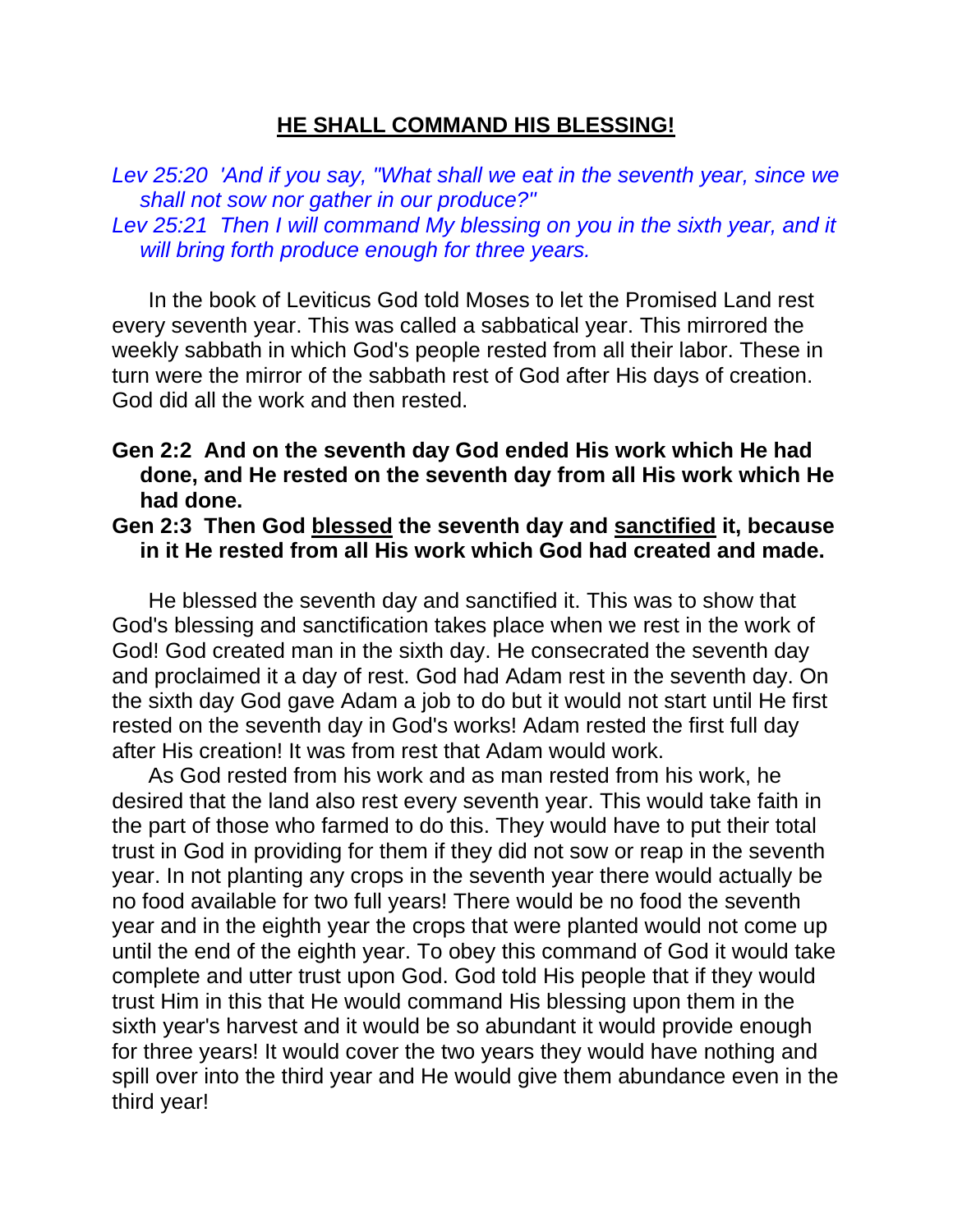I want you to see that God would command His blessing upon His people on the sixth year and not on the seventh when they actually refrained from the planting of their crops. God would bless them in advance for obedience of faith. God would bless them in advance for the faith that He saw in them **in the sixth year**. Faith is seen not only in actions but also in words. Let's look closely at Lev. 25:20:

# *Lev 25:20 'And if you say, "What shall we eat in the seventh year, since we shall not sow nor gather in our produce?" Lev 25:21 Then I will command My blessing on you in the sixth year, and it will bring forth produce enough for three years.*

 God said that IF you say, "What shall we eat in the seventh year, SINCE WE SHALL not sow or gather in our produce? This question was not unbelief. They just wanted to know what God would provide for them to eat if they did not sow crops. This actually was a statement of faith when they said they would not sow or gather their own produce. If the people of God would say in faith that THEY WOULD NOT sow **then** God would command His blessing upon them in the sixth year's harvest and provide a three year harvest in one year! The words of faith out of our mouth release the blessing of God to bring them into manifestation! Our words of faith do not make God do anything! They just release faith in what God has already provided through Jesus! When this happens the blessing is released!

 The Sabbath rest was a shadow and type of Jesus Christ. Jesus Christ did all the work for God in our behalf by His perfect life and perfect death. God through Christ performed all the work necessary to provide redemption from sin, sickness, poverty, and any and all curses from the enemy. After Jesus died on the cross He ascended and sat down! His work is a finished work! He did the work so we can cease from our labors in trying to deserve or obtain them by our work and production. Many even try to use "faith" to get God to deliver, heal, and prosper them! Faith becomes labor when it is used in trying to get God to move for them! True faith is ceasing from striving and struggling for God's blessings and simply receiving them with thanksgiving. When you think that your own effort, work, merit, or even faith is necessary in getting God to give you what you desire then you cannot rest. Your eyes are on you and your works instead of on Jesus and His finished work that has provided all that you need. God blessed and sanctified the seventh day. God's blessing is found in resting in Jesus and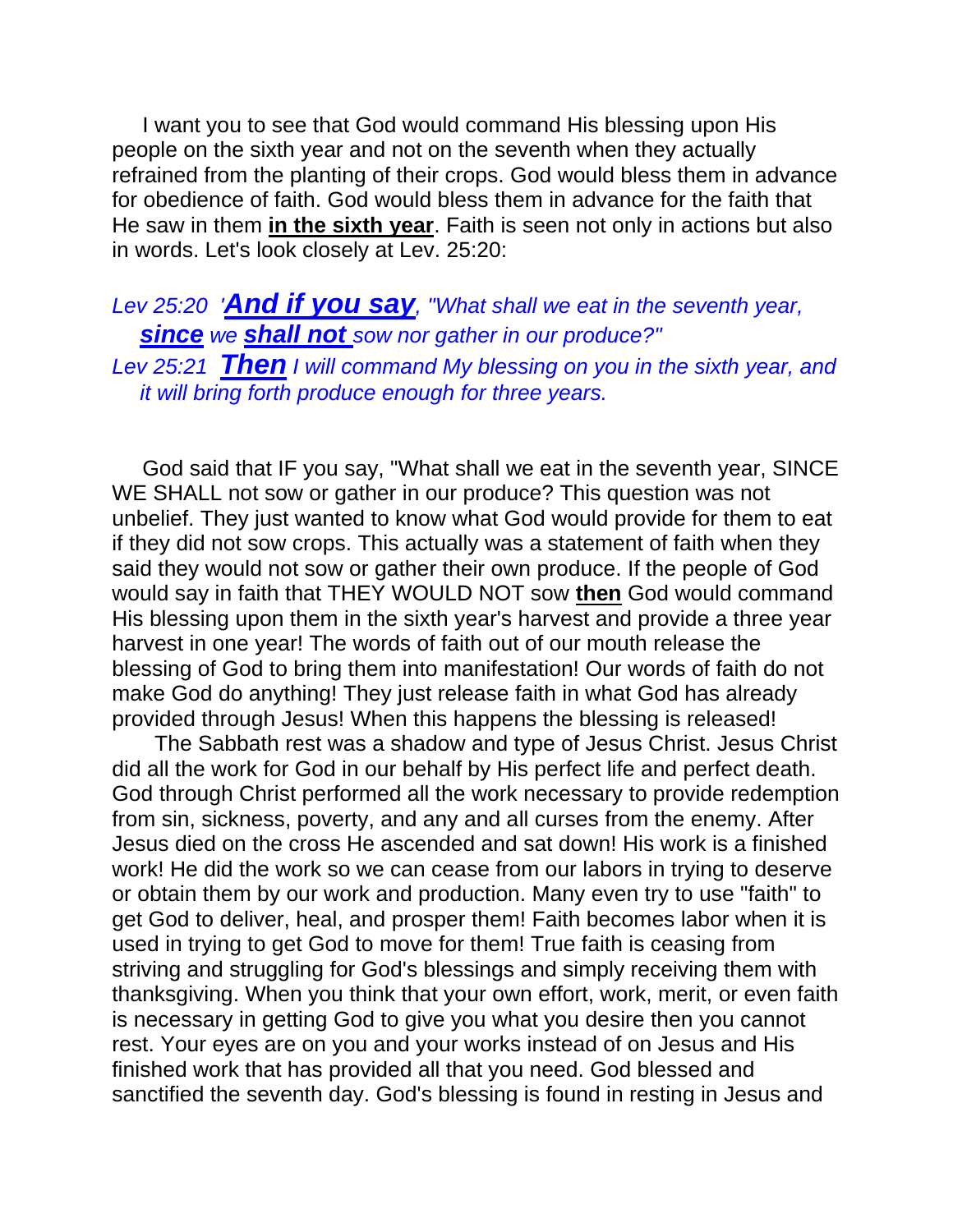His finished work for us. Trusting completely in Jesus Christ's merits alone will tap into the blessing of God that will overflow your life. It will come upon you and overtake you. God commands His blessing upon those who speak their faith in His grace. Saying in faith, "I am healed by the finished work of Christ", taps into His blessing of healing. Saying in faith, "I am redeemed from sin and bondage because of Jesus blood shed for me", will tap into His sanctification. Saying in faith, "I am prosperous and all my needs are met by God's riches in Christ", will tap into those very riches! Just saying these words in itself does nothing! It is when we actually believe in these words when we speak that matters and has power. This will come by mediating on what Jesus did for us and provided for us at the cross. Faith will come by the revelation of the Holy Spirit.

 In is important to note that when you place your trust in Jesus Christ being your Sabbath then God will command His blessing upon you in advance on the **sixth** day. Six is the number for man and for weakness in the Bible. The sixth day was the last day of the work week when people were the weakest! It was the day that people were the most tired! It is on your sixth day (your lowest and weakest point) that He will pour out His blessing upon you and turn your bondage to freedom. It is on your sixth day (your lowest and weakest point) that he will turn sickness to wholeness. It is on your sixth day (your lowest and weakest point) that He will fill up your lack to the point that it overflows your need.

 Complete trust in the work of Christ necessitates also a complete abandonment of all your own merit, ability, or effort to obtain from God.

## *Lev 25:20 'And if you say, "What shall we eat in the seventh year, since we shall not sow nor gather in OUR produce?"*

 God said that He would command His blessing if His people would say in faith that they WOULD NOT sow nor gather in THEIR OWN produce. Your production will never bring the blessing of God. Only God's own production through Jesus Christ will command His blessing and sanctification upon you. God said He would bless the obedience of His people in letting the land rest. This would require an obedience of FAITH. The obedience that releases the blessing of God is the obedience OF FAITH in God's finished work in Jesus Christ.

 You do not have to wait until every seventh year or seventh day to receive this blessing. The Sabbath is not a year or day. The Sabbath is the Lord Jesus Christ!